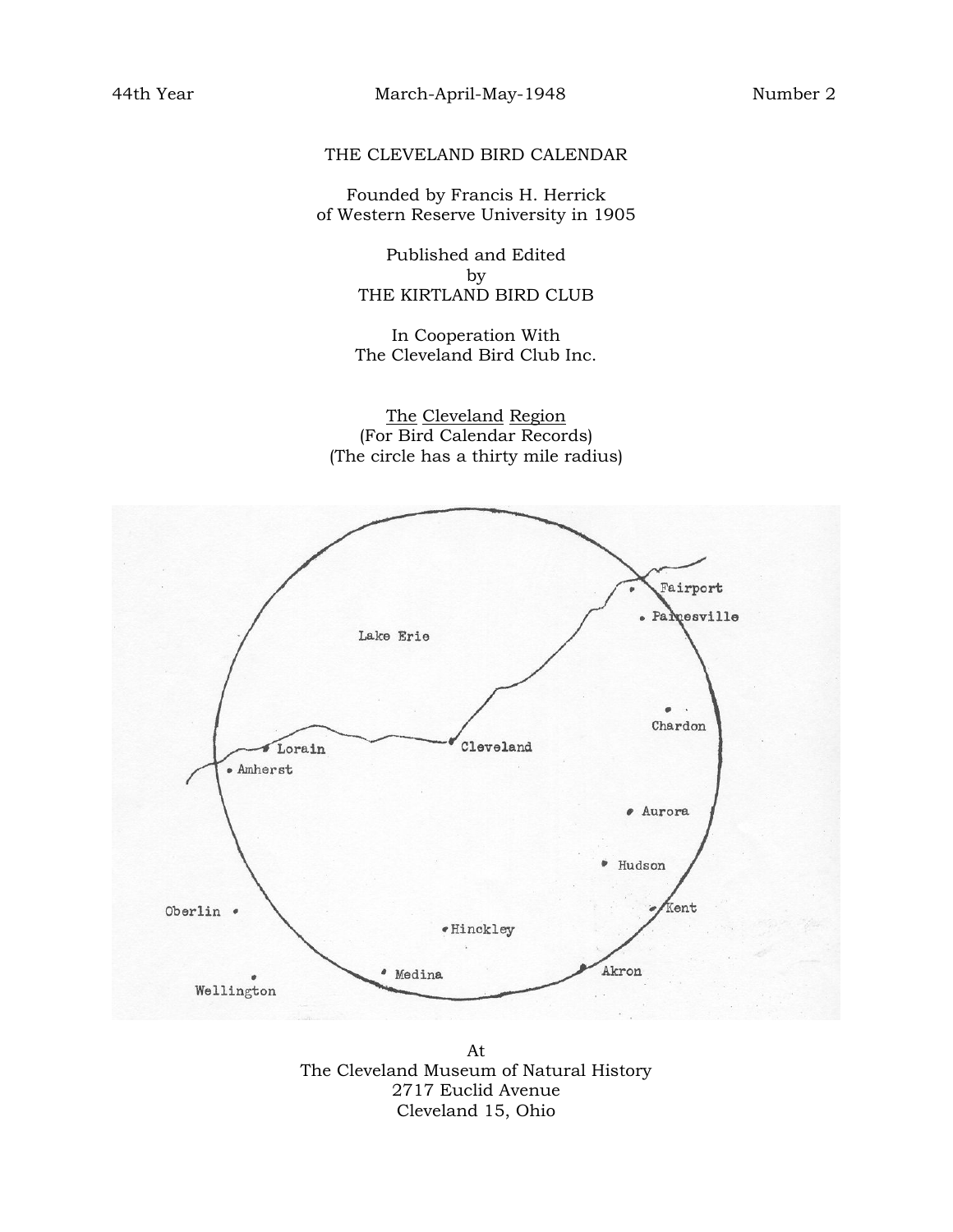### THE CLEVELAND BIRD CALENDAR

#### Spring Migration Number

#### Issued July 24, 1948

#### Edited by Arthur B. Williams

Records in this issue include the complete reports of the Sunday Morning Bird Walks, sponsored by the Cleveland Museum of Natural History, and conducted from 10 different points April 18, 25, May 2, 9, 16, 23, 1948. With an extra walk thrown in, this made a total of 61 separate expeditions for bird observations. A total of 223 differern species was reported. Covering the period of the heaviest part of the spring migration, these reports provide an excellent picture of the progress of this important period in bird activities.

Following is the list of 49 contributors to this issue of the Calendar, who have made possible the excellent series of observations recorded in this number:

| Fred J. Ackermann    | Adela Gaede          |
|----------------------|----------------------|
| Leta E. Adams        | James W. Gebhart     |
| James F. Akers       | Carl F. Hamann       |
| Llewellyn P. Barbour | Raymond W. Hill      |
| Walter Baggaley      | Mrs. L. M. Hostetler |
| B. P. Bole, Jr.      | George King          |
| Vera Carrothers      | Rudolph J. Kula      |
| R. E. Clisby         | John E. Lieftinck    |
| Belle R. Clisby      | Robert W. McNeese    |
| Owen Davies, Jr.     | J. O. McQuown        |
| Ralph W. Dexter      | Howard W. Martin     |
| Maude Doolittle      | Robert Mattlin       |
| C. T. Downer         | Mrs. DeForest Mello  |
| Ethyl R. Eastman     | Margarette E. Mors   |
| Elsie C. Erickson    | Donald L. Newman     |
| Roland Eschedor      | Gladys E. Olson      |
|                      | Margaret E. Perner   |

Frank M. Phelps Marjorie Ramisch Mrs. W. B. Rogers William E. Scheele er Paul J. Schuster Frank M. Shankland Margaret H. Sherwin Bessie Simpson Belle Robert S. Smith Raymond J. Thayer Warren L. Towle Harold E. Wallin on Maurice B. Walters ethyl Etha H. Whittier Arthur B. Williams Cy J. Zenisek

#### SUMMARY OF WEATHER CONDITIONS

March – The month provided two records – the coldest March day in 78 years of records (5 degrees below zero March 12) and the third wettest March in history (5.81 inches of water). Most of the rainfall came during downpours on the 17th and 21st. Six inches of snowfall on the 11th caused some traffic difficulties. With all this, March enjoyed a greater amount of sunshine than usual.

April – Unusually warm. Temperatures were below freezing on only 5 days. Last freezing temperature April 18. Winds of gale velocity were recorded April 8.

 $\text{May}$  – Mild and wet during first half, cool and dry during latter half. No killing frosts during the month.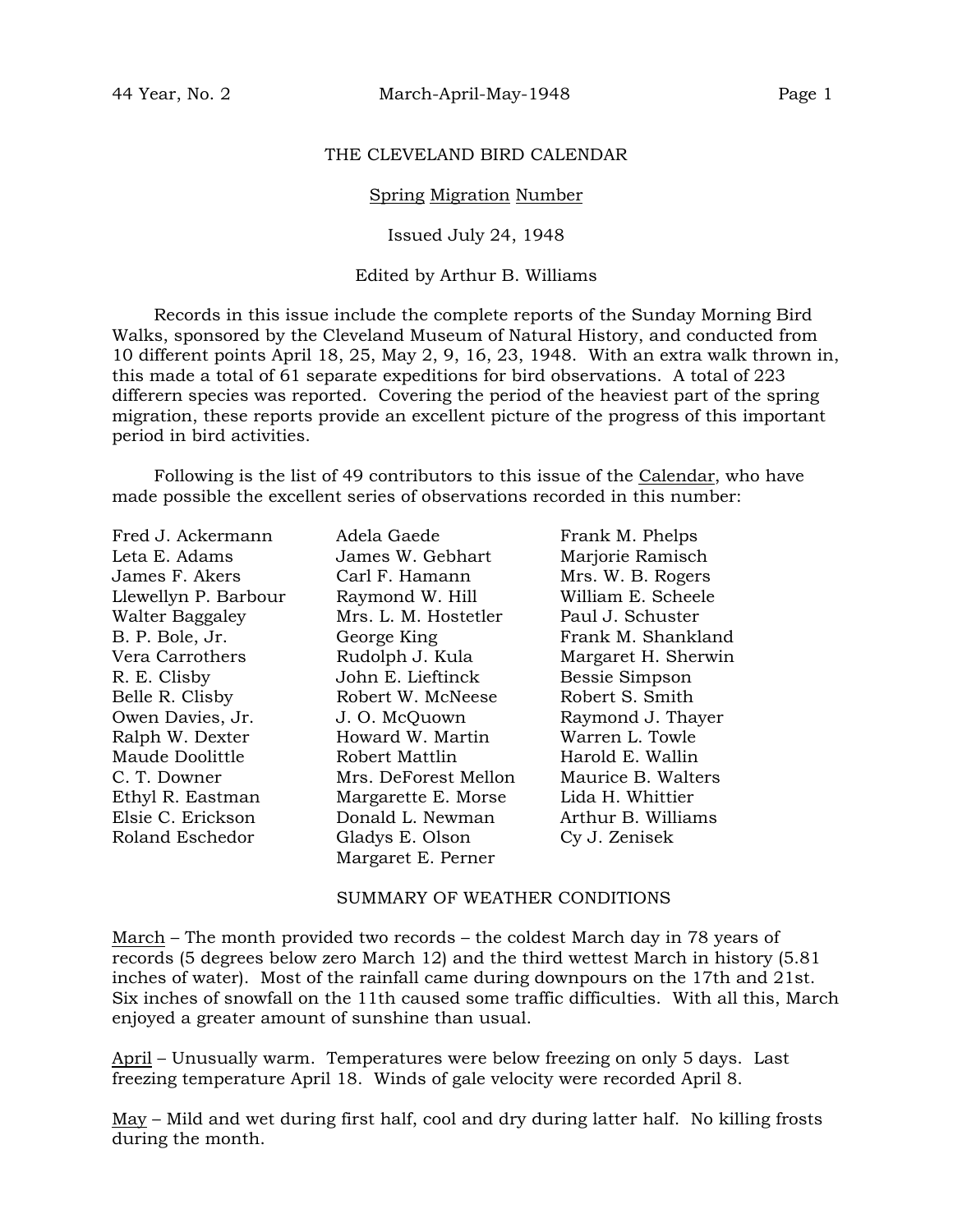Details of monthly precipitation are shown graphically in the chart below. Each spoke of the wheel, from center to circumference, represents 3 inches of water. The dotted line connects the points which show "normal" or average precipitation for each month. The solid line connects points showing the actual precipitation for the months of 1947-1948 indicated. Figures are records of U. S. Weather Bureau located at the Cleveland Airport.



INTERESTING OR UNUSUAL RECORDS

- Holboell's Grebe One seen March 26 and 27 along Lake Erie shore near East 71st Street by Vera Carrothers. One seen April 10, 11, 12 on small pond in Forest Hill Park by George King.
- White-fronted Goose Five birds seen at the Wildfowl Pool in the Cleveland Zoo, March 14, at about 8:20 A.M., by Robert Mattlin, Paul Schuster, and Roland Eschedor, all employees of the Zoo. The geese were first flushed from the pool, and later returned, circling about 15 feet overhead, affording a clear view. Eschedor is familiar with the species, having observed it in the west.
- Duck Hawk One reported "chasing pigeons" at White City March 13 by J. E. Lieftinck. One reported in Rocky River Valley in approximately the same place April 18 and May 9 by Owen Davies, Jr.
- Western Willet One seen at White City May 8 by George King and Margarette E. Morse.
- Kumlien's Gull Reported by J. E. Lieftinck and Dr. Warren L. Towle March 13, as seen at Cleveland lakefront near Illuminating Company plant just west of Gordon Park. Identification made by both observers independently and in great detail.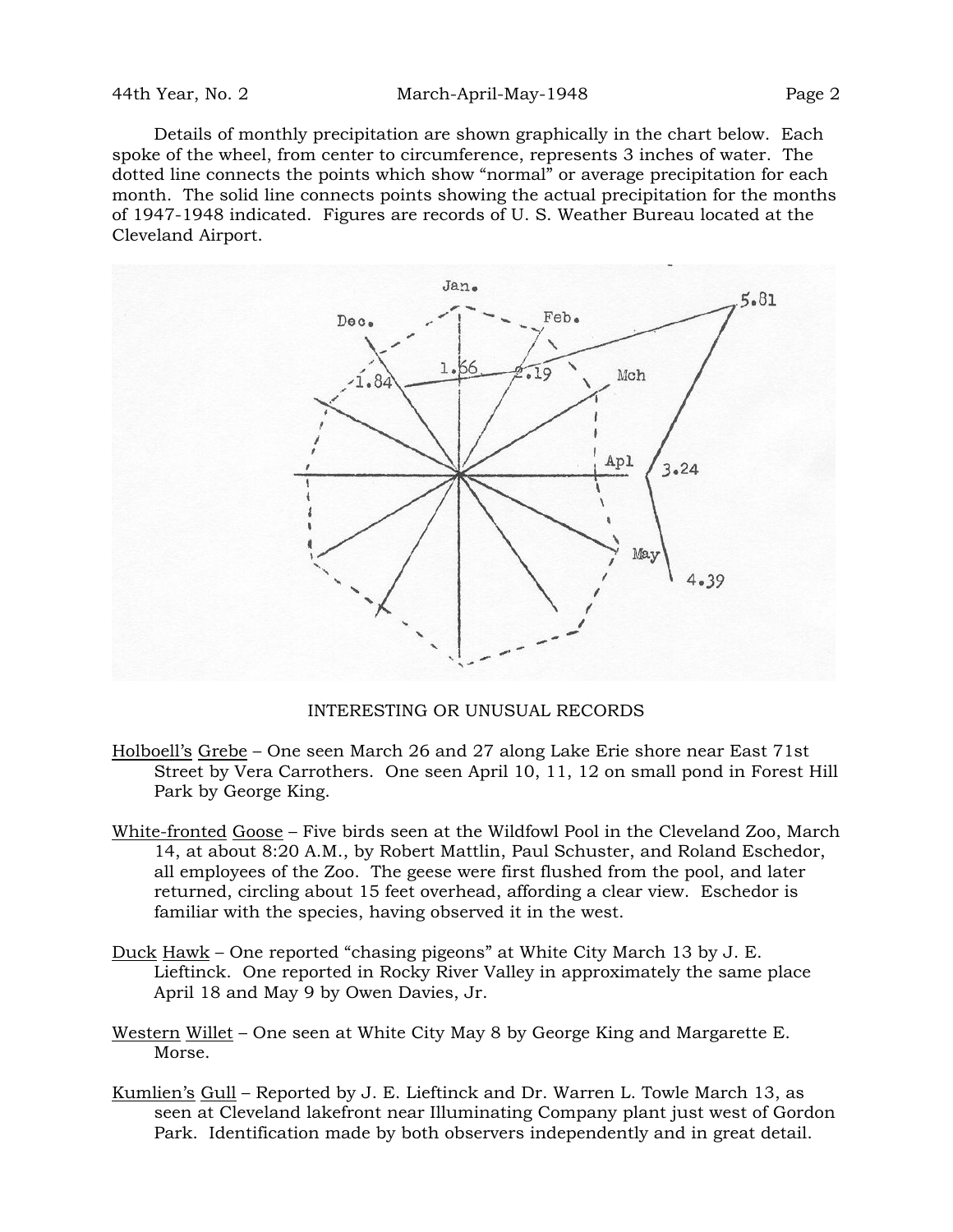- White-eyed Vireo Reported by J. E. Lieftinck as seen first on April 29 in woods near his home, northwest Akron. Was present here for three consecutive days, singing "chip-wee-oo-chick" incessantly. It stayed most of the time in low shrubbery. White iris and other field marks closely noted.
- Golden-winged Warbler An unusually large number of records this spring. One bird each, May 8, 9, 16, 18, 19, 22, and 2 on May 11, the localities being Shaker Lake, Rocky River Metropolitan Park, Clifton Park and Akron. The observers, F. J. Ackermann, Adela Gaede, and J. E. Lieftinck.
- Sycamore Warbler A male, observed under ideal conditions by B. P. Bole, Jr. and Robert S. Smith on the Bole property just north of the Holden Arboretum April 24. Observations made at 20 feet with 8x glasses for a period of about 15 minutes. The white eye-stripe which distinguishes this form (albilora) from the eastern race (dominica) was clearly noted by both observers.

Pine Siskin – Four were seen in Ely Woods, Elyria, May 2, by Frank M. Phelps.

### SPECIES OCCURRENCE RECORDS

Records listed below were all made within 30 miles of the Cleveland Public Square. "(W)", meaning "wintered", after the species name indicates that there are January and February 1948 records for the species in the region. "Breeds" means that individuals of the species breed here. Permanent resident species are marked with a star. First and last dates are for the period March-April-May-1948.

|                              | First         | Maximum        | Last          |
|------------------------------|---------------|----------------|---------------|
| Loon                         | March $28(1)$ |                | May 13 $(2)$  |
| Holboell's Grebe             | March $26(1)$ |                | April 12 (1)  |
| Horned Grebe (W)             | March $3(1)$  | April 17 (5)   | April 18 (1)  |
| Pied-billed Grebe            | March $3(1)$  | April $3(8)$   | <b>Breeds</b> |
| Double-crested Cormorant (W) | March $6(2)$  |                | April 17 (1)  |
| Great Blue Heron (W)         | March $23(1)$ | April 20 (25)  | <b>Breeds</b> |
| Little Blue Heron            | April 28 (4)  |                | May $9(1)$    |
| Eastern Green Heron          | April 16 (1)  | April 25 (14)  | <b>Breeds</b> |
| Black-crowned Night Heron    | April 11 (3)  |                | <b>Breeds</b> |
| American Bittern             | April $6(2)$  |                | <b>Breeds</b> |
| Eastern Least Bittern        | May 11 $(1)$  |                | <b>Breeds</b> |
| <b>Whistling Swan</b>        | March 21 (21) |                | March 21 (21) |
| Canada Goose                 | March 19 (10) |                | March 19 (10) |
| <u> White-fronted Goose</u>  | March 14 (5)  |                | March 14 (5)  |
| Mallard (W)                  | March $3(8)$  | March $9(45)$  | <b>Breeds</b> |
| <b>Black Duck</b> (W)        | March 3 (30)  | March $9(60)$  | <b>Breeds</b> |
| Gadwall                      | March 24 (8)  |                | April 21 (4)  |
| <b>Baldpate</b>              | March $3(14)$ | March 17 (60)  | May 16 (10)   |
| <b>American Pintail</b>      | March $17(2)$ |                | April 18 (2)  |
| Green-winged Teal            | March 17 (5)  |                | March 17 (5)  |
| Blue-winged Teal             | March $17(2)$ | April 21 (16)  | <b>Breeds</b> |
| Shoveler                     | March 16 (3)  |                | March $27(4)$ |
| Wood Duck                    | March $17(1)$ |                | <b>Breeds</b> |
| Redhead (W)                  | March 3 (45)  | March 20 (100) | April $4(1)$  |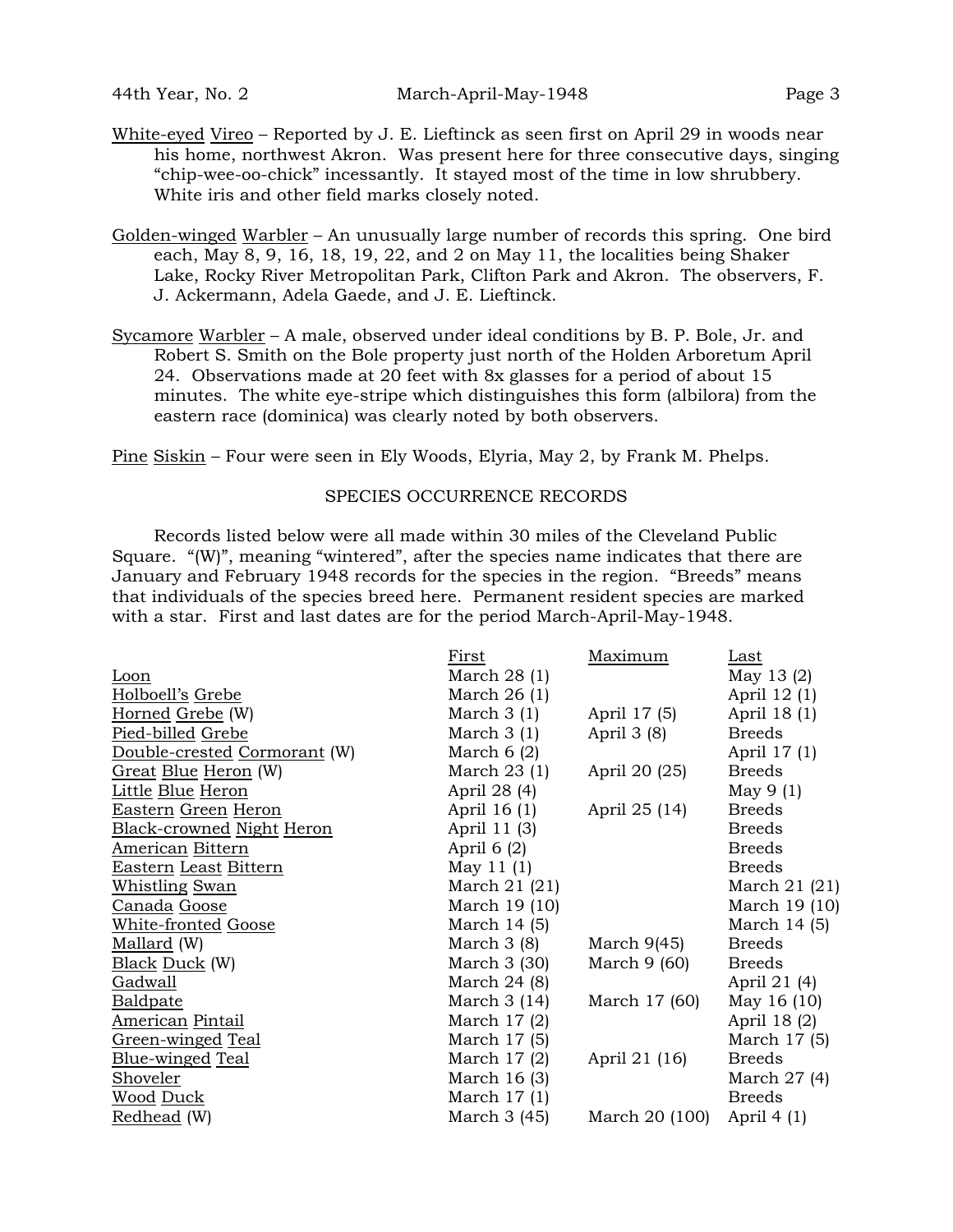|                                       | First          | Maximum        | Last          |
|---------------------------------------|----------------|----------------|---------------|
| <u>Ring-necked Duck</u> (W)           | March $1(5)$   | March 23 (25)  | May 9 (12)    |
| Canvasback (W)                        | March $6(10)$  |                | March $24(3)$ |
| <b>Greater Scaup (W)</b>              | March $14(2)$  |                | March $14(2)$ |
| Lesser Scaup (W)                      | March $1(1)$   | March 27 (100) | May 23 (7)    |
| <u> American Goldeneye</u> (W)        | March $1(1)$   | March 6 (100)  | April $3(3)$  |
| Bufflehead (W)                        | March $3(3)$   | March 13 (22)  | April 18 (2)  |
| Oldsquaw (W)                          | March $1(1)$   | March 13 (4)   | March 28 (1)  |
| White-winged Scoter (W)               | March $6(1)$   |                | March 14 (3)  |
| <u>Ruddy Duck</u>                     | March $6(1)$   | May 8 (32)     | May 28 (1)    |
| Hooded Merganser                      | March $3(2)$   | May 9 (18)     | May 9 (18)    |
| American Merganser (W)                | March 3 (50)   | March 6 (600)  | May 16 (2)    |
| Red-breasted Merganser (W)            | March $3(2)$   | April 1 (2000) | May 31 (1)    |
| <b>Eastern Turkey Vulture</b>         | March $21(3)$  | May $2(61)$    | <b>Breeds</b> |
| *Sharp-shinned Hawk (W)               | April $3(2)$   | May 9 (7)      | <b>Breeds</b> |
| <i>*Cooper's Hawk</i> (W)             | March $14(3)$  | May $2(6)$     | <b>Breeds</b> |
| <u>*Eastern Red-tailed Hawk</u> (W)   | March $18(1)$  |                | <b>Breeds</b> |
| *Northern Red-shouldered Hawk (W)     | March $1(1)$   |                | <b>Breeds</b> |
| <b>Broad-winged Hawk</b>              | April 10 (1)   | May 9 (10)     | <b>Breeds</b> |
| <u> American Rough-legged Hawk</u>    | April 18 (5)   |                | April 18 (5)  |
| Northern Bald Eagle                   | May $9(1)$     |                | May $9(1)$    |
| <u>*Marsh Hawk</u> (W)                | March $3(1)$   |                | <b>Breeds</b> |
| <u>American Osprey</u>                | April 25 (3)   |                | April 28 (1)  |
| Duck Hawk                             | March 13 (1)   |                | May $9(1)$    |
|                                       |                |                | <b>Breeds</b> |
| *Eastern Sparrow Hawk (W)             | March $3(5)$   |                | <b>Breeds</b> |
| <u>*Appalachian Ruffed Grouse</u> (W) | March $1(1)$   |                | <b>Breeds</b> |
| <i>*Eastern Bobwhite</i> (W)          | March 24 (8)   |                | <b>Breeds</b> |
| <u>*Ring-necked Pheasant</u> (W)      | March $6(2)$   |                | <b>Breeds</b> |
| Virginia Rail                         | April $6(1)$   |                |               |
| Sora                                  | April 21 (1)   |                | <b>Breeds</b> |
| <u>Florida Gallinule</u>              | April 24 (2)   |                | <b>Breeds</b> |
| <b>American Coot</b>                  | March $18(1)$  | March 24 (120) | <b>Breeds</b> |
| <b>Belted Piping Plover</b>           | April 18 (1)   |                | <b>Breeds</b> |
| <b>Semipalmated Plover</b>            | May $2(1)$     |                | May $25(1)$   |
| Killdeer                              | March $3(1)$   | April 18 (27)  | <b>Breeds</b> |
| Ruddy Turnstone                       | May $2(1)$     |                | May 23 (1)    |
| <b>American Woodcock</b>              | March 18 (1)   |                | <b>Breeds</b> |
| <u> Wilson's Snipe</u>                | April 21 (1)   |                | May $22(1)$   |
| <b>Upland Plover</b>                  | May $2(3)$     |                | <b>Breeds</b> |
| <b>Spotted Sandpiper</b>              | April 24 (1)   | May 16 (34)    | <b>Breeds</b> |
| Eastern Solitary Sandpiper            | April 21 (2)   | May 9(11)      | May 25 (3)    |
| Western Willet                        | May $8(1)$     |                | May $8(1)$    |
| Greater Yellowlegs                    | April $5(1)$   | May 16 (12)    | May $25(1)$   |
| Lesser Yellowlegs                     | April 25 (1)   | May 10 (5)     | May 15 (2)    |
| Pectoral Sandpiper                    | April 18 (2)   |                | May $15(1)$   |
| Least Sandpiper                       | May $12(1)$    |                | May 23 (2)    |
| <u> Red-backed Sandpiper</u>          | May 23 (2)     |                | May 23 (2)    |
| <u>Semipalmated Sandpiper</u>         | May $11(1)$    | May 28 (30)    | May 29 (3)    |
| Sanderling                            | May $10(2)$    |                | May 28 (1)    |
| <u> Glaucous Gull</u> (W)             | March $6(1)$   |                | March $23(1)$ |
| <u>Kumlien's Gull</u>                 | March 13 (1)   |                | March $13(1)$ |
| Great Black-backed Gull               | March $6(4)$   |                | March $14(1)$ |
| American Herring Gull (W)             | March $1(1)$   | March 6 (600)  | May 30 (1)    |
| <u>Ring-billed Gull</u> (W)           | March $16(21)$ | May 16 (60)    | May 30 (8)    |
| <u>Bonaparte's Gull</u>               | March 27 (200) | March 28 (200) | May 28 (3)    |
| <u>Common</u> Tern                    | April 5 (25)   | May 16 (87)    | May 30 (2)    |
| Caspian Tern                          | May 23 (1)     |                | May 23 (1)    |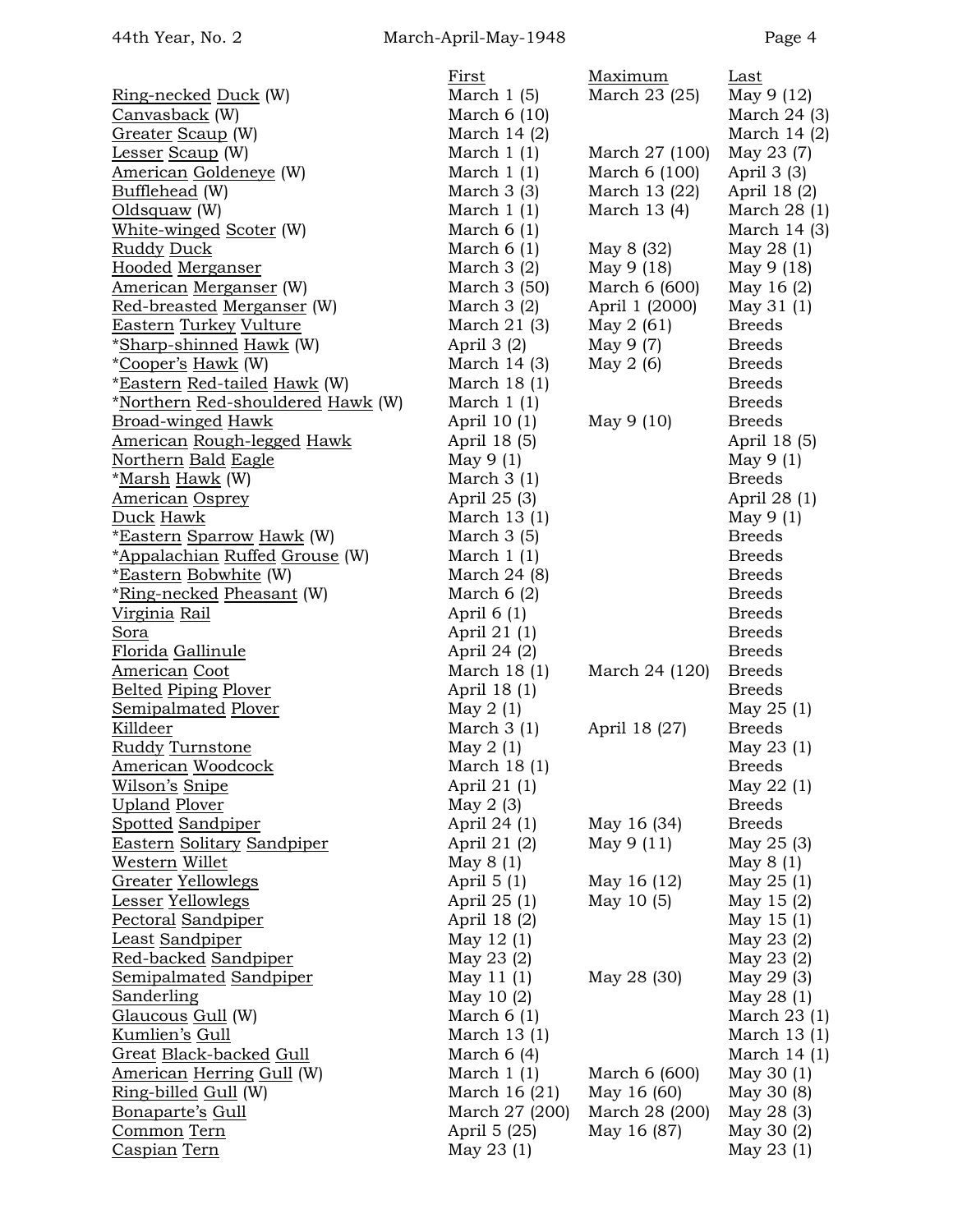|                                      | First         | Maximum        | Last          |
|--------------------------------------|---------------|----------------|---------------|
| <b>Black Tern</b>                    | May 8 (4)     |                | May 8 (4)     |
| <b>Eastern Mourning Dove (W)</b>     | March $16(2)$ | April 25 (119) | <b>Breeds</b> |
| <u>*Rock</u> Dove (W)                | March 18 (15) |                | <b>Breeds</b> |
| Yellow-billed Cuckoo                 | April 25 (1)  |                | <b>Breeds</b> |
| Black-billed Cuckoo                  | April 25 (1)  |                | <b>Breeds</b> |
| <u> *American Barn Owl</u>           | April 15 (1)  |                | <b>Breeds</b> |
| *Eastern Screech Owl (W)             | March $28(1)$ |                | <b>Breeds</b> |
| <i>*Great Horned Owl</i> (W)         | March $18(1)$ |                | <b>Breeds</b> |
| *Northern Barred Owl (W)             | March $24(1)$ |                | <b>Breeds</b> |
| Eastern Whip-poor-will               | April 18 (1)  |                | <b>Breeds</b> |
| <b>Eastern Nighthawk</b>             | April 28 (1)  |                | <b>Breeds</b> |
| <b>Chimney Swift</b>                 | April 24 (5)  | May 16 (106)   | <b>Breeds</b> |
| Ruby-throated Hummingbird            | April 27 (1)  | May 16 (9)     | <b>Breeds</b> |
| Eastern Belted Kingfisher            | March 20 (2)  | April 18 (25)  | <b>Breeds</b> |
| Northern Flicker (W)                 | March $3(1)$  | April 18 (85)  | <b>Breeds</b> |
| *Northern Pileated Woodpecker (W)    | March $6(1)$  |                | <b>Breeds</b> |
| *Red-bellied Woodpecker (W)          | April $6(1)$  |                | <b>Breeds</b> |
| Eastern Red-headed Woodpecker (W)    | March $13(1)$ | April 16 (15)  | <b>Breeds</b> |
|                                      |               |                |               |
| Yellow-bellied Sapsucker (W)         | March $21(1)$ | April 18 (15)  | May 16 (4)    |
| <u>*Eastern Hairy Woodpecker</u> (W) | March $3(2)$  |                | <b>Breeds</b> |
| *Northern Downy Woodpecker (W)       | March $3(6)$  |                | <b>Breeds</b> |
| Eastern Kingbird                     | April $6(1)$  | May 16 (115)   | <b>Breeds</b> |
| Northern Crested Flycatcher          | April 24 (1)  | May 16 (42)    | <b>Breeds</b> |
| <b>Eastern Phoebe</b>                | March 20 (3)  |                | <b>Breeds</b> |
| <u> Yellow-bellied Flycatcher</u>    | May 12 (1)    |                | May 29 (1)    |
| <u>Acadian Flycatcher</u>            | May $2(1)$    | May 16 (12)    | <b>Breeds</b> |
| <u>Alder Flycatcher</u>              | May $2(1)$    | May 23 (14)    | <b>Breeds</b> |
| Least Flycatcher                     | May $7(1)$    | $May\ 9\ (31)$ | May 28 (5)    |
| Eastern Wood Pewee                   | April 25 (1)  | May 24 (26)    | <b>Breeds</b> |
| Eastern Olive-sided Flycatcher       | May 17 (1)    |                | May $23(1)$   |
| *Prairie Horned Lark (W)             | March $6(1)$  |                | <b>Breeds</b> |
| Tree Swallow                         | March $24(3)$ | April 17 (20)  | <b>Breeds</b> |
| <b>American Bank Swallow</b>         | April 18 (1)  | May 16 (1016)  | <b>Breeds</b> |
| Eastern Rough-winged Swallow         | April 17 (3)  | May 16 (143)   | <b>Breeds</b> |
| <b>Barn Swallow</b>                  | April 11 (4)  | May 16 (97)    | <b>Breeds</b> |
| <b>Purple Martin</b>                 | April 3 (2)   | May 16 (45)    | <b>Breeds</b> |
| *Northern Blue Jay (W)               | March $6(7)$  | May 2 (65)     | <b>Breeds</b> |
| Eastern Crow (W)                     | March 3 (152) | May 2 (163)    | <b>Breeds</b> |
| *Northern Black-capped Chickadee (W) | March $3(5)$  |                | <b>Breeds</b> |
| <u>*Tufted Titmouse</u> (W)          | March $3(2)$  |                | <b>Breeds</b> |
| *White-breasted Nuthatch (W)         | March $3(2)$  |                | <b>Breeds</b> |
| Red-breasted Nuthatch (W)            | March $26(1)$ |                | May $22(1)$   |
| <b>Brown Creeper</b> (W)             | March $22(1)$ | April 18 (25)  | May 22 (2)    |
| <u>Ohio House Wren</u>               | April 19 (3)  | May 2 (51)     | <b>Breeds</b> |
| Eastern Winter Wren                  | April $1(1)$  |                | April 25 (1)  |
| <u> *Carolina Wren</u> (W)           | April 25 (2)  |                | <b>Breeds</b> |
| <u>Prairie Marsh Wren</u>            | May $11(1)$   | May 28 (15)    | <b>Breeds</b> |
| <u>Short-billed Marsh Wren</u>       | May $2(1)$    |                | <b>Breeds</b> |
| Eastern Mockingbird                  | May $4(1)$    |                | May $23(1)$   |
| Catbird                              | April 18 (1)  | May 16 (146)   | <b>Breeds</b> |
| Eastern Brown Thrasher               | April $6(1)$  | April 25 (57)  | <b>Breeds</b> |
| Eastern Robin (W)                    | March $1(1)$  | April 25 (268) | <b>Breeds</b> |
| <u>Wood Thrush</u>                   | April 18 (2)  | May 9 (97)     | <b>Breeds</b> |
|                                      |               |                |               |
| Eastern Hermit Thrush (W)            | March $18(1)$ | April 18 (22)  | May 16 (1)    |
| Olive-backed Thrush                  | April 24 (2)  | May 16 (38)    | May 30 (9)    |
| Gray-cheeked Thrush                  | May $1(1)$    |                | May 28 (7)    |
| <b>Veery</b>                         | April 22 (1)  |                | <b>Breeds</b> |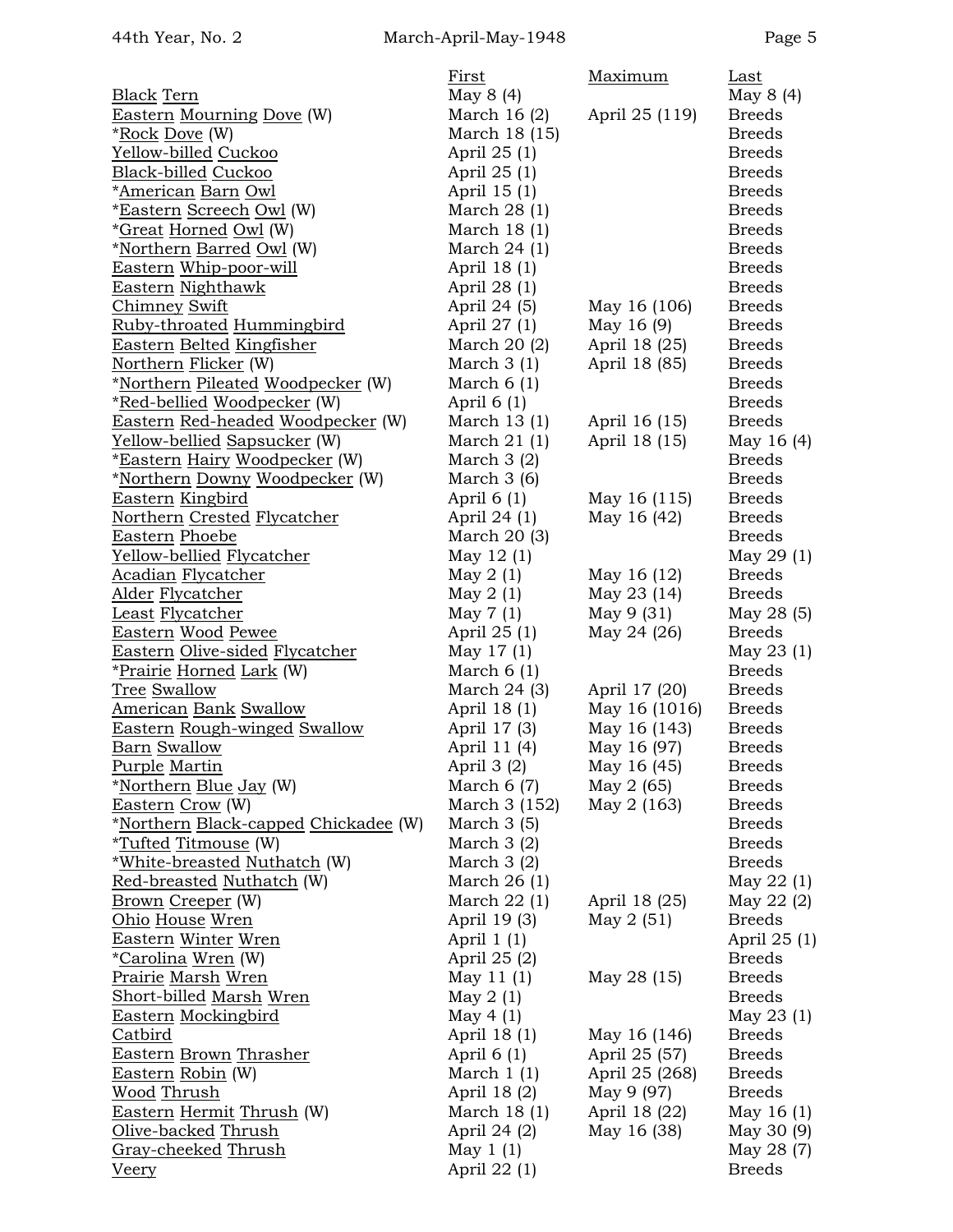|                                     | First         | Maximum        | Last          |
|-------------------------------------|---------------|----------------|---------------|
| Eastern Bluebird                    | March $7(1)$  | April 25 (18)  | <b>Breeds</b> |
| <u>Blue-gray Gnatcatcher</u>        | April 17 (1)  | May $9(14)$    | <b>Breeds</b> |
| Eastern Golden-crowned Kinglet (W)  | March $26(6)$ | April 18 (18)  | May 4 $(2)$   |
| <b>Eastern Ruby-crowned Kinglet</b> | April $5(2)$  | April 25 (91)  | May 28 (1)    |
| <b>American Pipit</b>               | May 9 (9)     |                | May 28 (5)    |
| Cedar Waxwing (W)                   | March 3 (28)  | April 18 (152) | <b>Breeds</b> |
| Migrant Shrike                      | March 25 (1)  |                | <b>Breeds</b> |
| <i>*Starling (W)</i>                | March 3 (125) | April 17 (171) | <b>Breeds</b> |
| Yellow-throated Vireo               | April 25 (3)  |                | <b>Breeds</b> |
| <b>Blue-headed Vireo</b>            | April 25 (1)  | May 9(11)      | May 19 (1)    |
| Red-eyed Vireo                      | April 25 (1)  | May 23 (94)    | <b>Breeds</b> |
| Philadelphia Vireo                  | May $11(3)$   |                | May 23 (6)    |
| Eastern Warbling Vireo              | April 25 (1)  | May 16 (22)    | <b>Breeds</b> |
| White-eyed Vireo                    | April 29 (1)  |                | May $15(1)$   |
| <b>Black and White Warbler</b>      | April 20 (3)  | May 9 (86)     | May 30 (2)    |
| Prothonotary Warbler                | May 16 (3)    |                | <b>Breeds</b> |
| Golden-winged Warbler               | May $8(1)$    | May 11 (5)     | May 22 (1)    |
| Blue-winged Warbler                 | April 19 (1)  | May 9 (48)     | <b>Breeds</b> |
| Tennessee Warbler                   | May $1(1)$    | May 16 (25)    | May 26 (6)    |
| Orange-crowned Warbler              | May $7(1)$    |                | May $15(1)$   |
| <u>Nashville Warbler</u>            | April 21 (1)  | May 16 (63)    | May 23 (4)    |
| Northern Parula Warbler             | May $11(1)$   | May $22(5)$    | May 23 (2)    |
| <b>Eastern Yellow Warbler</b>       | April 24 (4)  | May 9 (144)    | <b>Breeds</b> |
| Magnolia Warbler                    | April 20 (6)  | May 16 (56)    | May 30 (1)    |
| Cape May Warbler                    | May $9(6)$    | May 16 (35)    | May 23 (2)    |
| <b>Black-throated Blue Warbler</b>  | May $8(1)$    | May 11 (17)    | May 30 (1)    |
| <u>Myrtle Warbler</u>               | March $7(1)$  | May 9 (141)    | May 23 (4)    |
| Black-throated Green Warbler        | April 20 (3)  | May 16 (63)    | <b>Breeds</b> |
| Cerulean Warbler                    | April 25 (3)  | May 16 (31)    | <b>Breeds</b> |
| Blackburnian Warbler                | April 25 (2)  | May 16 (100)   | May 23 (9)    |
| <b>Sycamore Warbler</b>             | April 24 (1)  |                | April 24 (1)  |
| Chestnut-sided Warbler              | April 25 (5)  | May 11 (27)    | May 25 (2)    |
| <b>Bay-breasted Warbler</b>         | May $9(2)$    | May 23 (28)    | May 25 (2)    |
| Black-polled Warbler                | April 25 (1)  | May 30 (25)    | May 31 (3)    |
| Northern Prairie Warbler            | May $10(1)$   |                | May $10(1)$   |
| Western Palm Warbler                | April 16 (1)  | May 16 (21)    | May 20(1)     |
| Ovenbird                            | April 24 (8)  | May 9 (67)     | <b>Breeds</b> |
| Grinnell's Waterthrush              | April 25 (3)  |                | <b>Breeds</b> |
| Louisiana Waterthrush               | April $5(1)$  | May 16 (22)    | <b>Breeds</b> |
| Connecticut Warbler                 | May 11 (1)    |                | May 22 (1)    |
| <b>Mourning Warbler</b>             | May 16 $(1)$  |                | May 30 (1)    |
| Northern Yellowthroat               | April 25 (2)  | May 16 (64)    | <b>Breeds</b> |
| Yellow-breasted Chat                | May 9 (7)     |                | <b>Breeds</b> |
| <b>Hooded Warbler</b>               | April 24 (1)  | May 23 (18)    | <b>Breeds</b> |
| Wilson's Warbler                    | April 24 (1)  |                | May 31 (1)    |
| Canada Warbler                      | April 20 (2)  | May 16 (7)     | May 31 (2)    |
| <b>American Redstart</b>            | April 25 (10) | May 16 (150)   | <b>Breeds</b> |
| <u>*English Sparrow</u> (W)         | March 3 (50)  |                | <b>Breeds</b> |
| Bobolink                            | May $2(2)$    | May 9 (25)     | <b>Breeds</b> |
| Eastern Meadowlark                  | March 7 10    | March 18 (25)  | <b>Breeds</b> |
| <b>Eastern Red-winged Blackbird</b> | March 6 (128) | March 18 (700) | <b>Breeds</b> |
| Orchard Oriole                      | May $9(1)$    |                | <b>Breeds</b> |
| <b>Baltimore Oriole</b>             | April 25 (1)  | May 16 (68)    | <b>Breeds</b> |
| <b>Rusty Blackbird</b>              | March $21(1)$ | April 25 (70)  | May $9(1)$    |
| <b>Bronzed Grackle</b>              | March $6(1)$  | April 25 (441) | <b>Breeds</b> |
| Eastern Cowbird                     | March $17(1)$ | April 25 (226) | <b>Breeds</b> |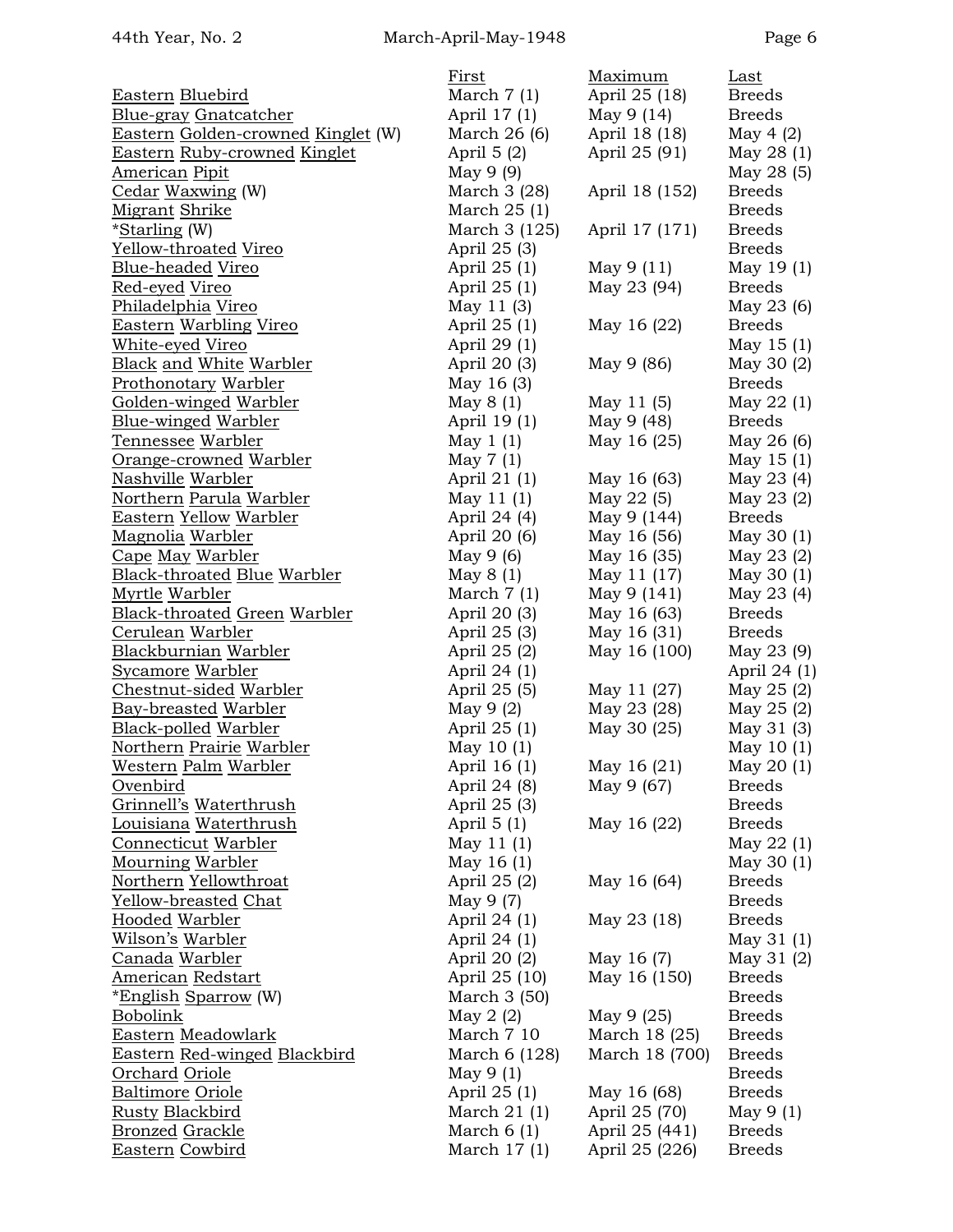|                                 | First         | Maximum        | Last          |
|---------------------------------|---------------|----------------|---------------|
| <u>Scarlet Tanager</u>          | April 25 (4)  | May 9 (41)     | <b>Breeds</b> |
| <u>*Eastern Cardinal</u> (W)    | March $3(50)$ |                | <b>Breeds</b> |
| <u>Rose-breasted Grosbeak</u>   | April $8(1)$  | May 16 (47)    | <b>Breeds</b> |
| <u>Indigo Bunting</u>           | April 25 (1)  | May 16 (47)    | <b>Breeds</b> |
| Eastern Purple Finch            | April $8(1)$  | April 18 (37)  | May 28 (2)    |
| <u>Pine Siskin</u>              | May 2 $(4)$   |                | May $2(4)$    |
| Eastern Goldfinch (W)           | March 13 (4)  |                | <b>Breeds</b> |
| Red-eyed Towhee (W)             | March $3(4)$  |                | <b>Breeds</b> |
| Southeastern Savannah Sparrow   | March $21(1)$ | April 25 (8)   | <b>Breeds</b> |
| Eastern Grasshopper Sparrow     | April 24 (4)  |                | <b>Breeds</b> |
| Western Henslow's Sparrow       | April 18 (3)  |                | <b>Breeds</b> |
| Eastern Vesper Sparrow          | March $27(6)$ | April 7 (16)   | <b>Breeds</b> |
| Slate-colored Junco (W)         | March $3(15)$ |                | <b>Breeds</b> |
| <u>Eastern Tree Sparrow</u>     | March $3(30)$ |                | April 25 (10) |
| <b>Eastern Chipping Sparrow</b> | March $26(1)$ | April 25 (81)  | <b>Breeds</b> |
| <u>Eastern Field Sparrow</u>    | March $20(1)$ | April 25 (95)  | <b>Breeds</b> |
| <u>White-crowned Sparrow</u>    | April 17 (1)  | May 9 (237)    | May 23 (1)    |
| White-throated Sparrow (W)      | March $7(1)$  | May 9 (249)    | May 23 (3)    |
| Eastern Fox Sparrow             | March $19(2)$ | April 10 (16)  | May 4 $(4)$   |
| Lincoln's Sparrow               | May $2(1)$    |                | May 21 (1)    |
| Eastern Swamp Sparrow           | March $20(1)$ | April 10 (10)  | <b>Breeds</b> |
| <u>Mississippi Song Sparrow</u> | March $3(4)$  | April 18 (155) | <b>Breeds</b> |
| <u>Eastern Snow Bunting</u>     | March 14 (30) |                | March 14 (30) |
|                                 |               |                |               |

## INTERESTING RECORDS FROM NEIGHBORING LOCALITIES

| MOSQUITO CREEK         | March |    | April          |   |    | May |
|------------------------|-------|----|----------------|---|----|-----|
|                        | 10    | 20 | 3              | 4 | 18 | 31  |
| Loon                   |       |    |                |   | 1  |     |
| Whistling Swan         |       | 12 |                |   |    |     |
| Canada Goose           | 50    | 1  | 2              |   | 9  |     |
| Mallard                |       | 23 | $\overline{2}$ |   |    | 25  |
| <b>Black Duck</b>      |       | 30 | 10             |   |    | 4   |
| Baldpate               |       | 72 | 20             |   |    | 6   |
| Pintail                |       | 10 | 4              |   |    |     |
| Blue-winged Teal       |       |    |                |   |    | 5   |
| Shoveler               |       | 30 |                |   |    |     |
| Redhead                |       | 7  |                |   | 1  |     |
| Canvasback             |       | 10 |                |   |    |     |
| Lesser Scaup           |       | 50 | 10             |   | 20 |     |
| Goldeneye              |       | 5  |                |   |    |     |
| <b>Bufflehead</b>      |       | 6  |                |   |    |     |
| American Merganser     | 36    | 15 |                |   |    |     |
| Red-breasted Merganser |       | 30 |                |   |    |     |
| Short-eared Owl        |       |    |                | 4 |    |     |

Observers - Vera Carrothers, Carl F. Hamann, R. W. Hill, Margarette E. Morse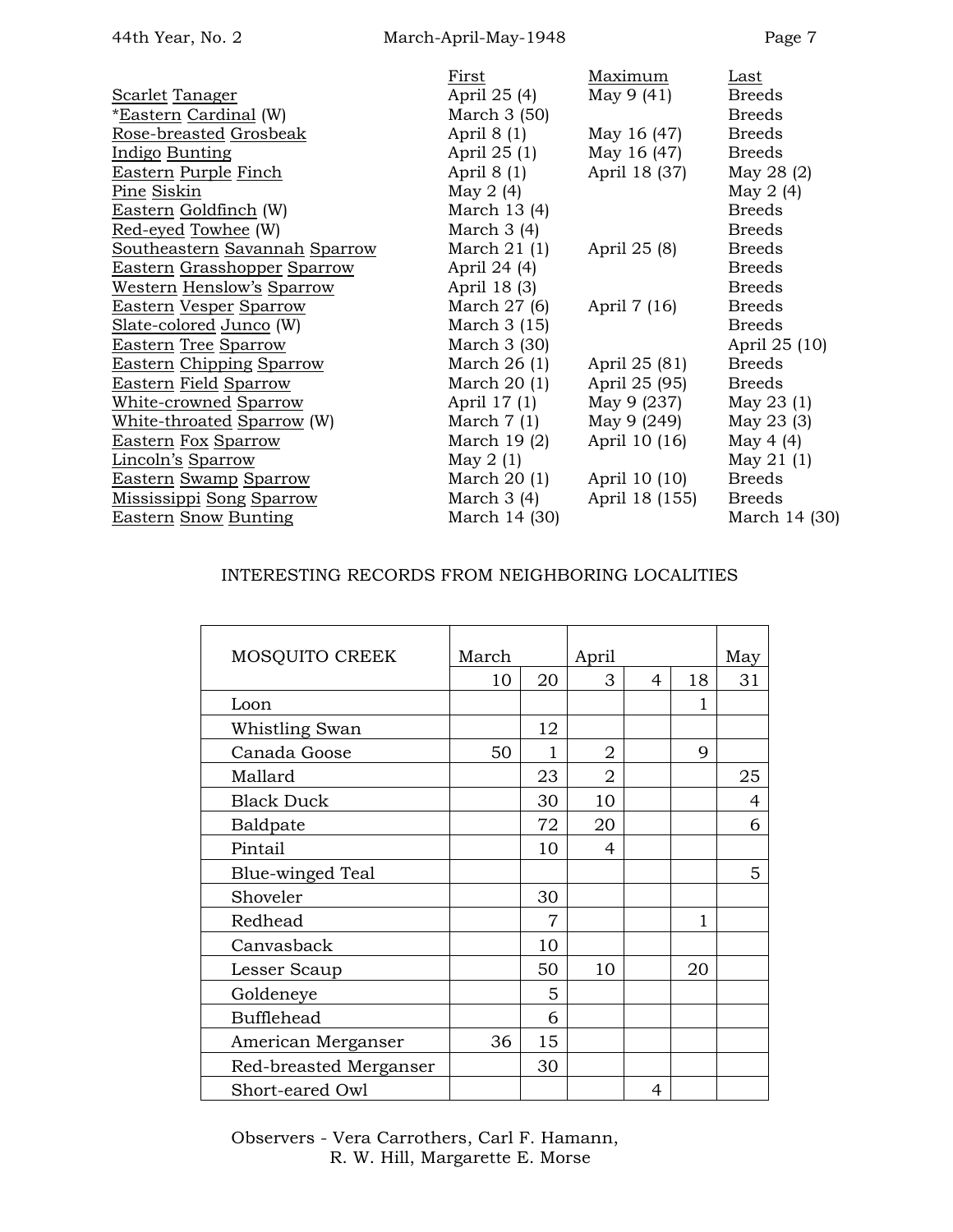| <b>SANDUSKY REGION</b>        | March          |                |                |                | April          |                |                | May            |                |
|-------------------------------|----------------|----------------|----------------|----------------|----------------|----------------|----------------|----------------|----------------|
|                               | 14             | 20             | 21             | 24             | 3              | 4              | 11             | 22             | 31             |
| Whistling swan                |                |                | 3              | 7              |                |                |                |                |                |
| Canada Goose                  |                |                | $\overline{2}$ |                |                |                |                |                |                |
| Mallard                       | 12             | 14             | 6              | 25             | 20             | 10             | $\mathbf{1}$   | 10             | $\overline{2}$ |
| <b>Black Duck</b>             | 12             | 2              | 10             | 40             | 18             | 10             | 8              | 15             | $\overline{2}$ |
| Gadwall                       | 10             | 6              | 5              | 26             | 10             | $\overline{2}$ | $\overline{2}$ |                |                |
| <b>Baldpate</b>               | 6              | 10             | 38             | 250            | 4              | 30             | 20             | $\overline{2}$ |                |
| Pintail                       | 12             |                | 8              | 5              |                |                |                |                |                |
| Green-winged Teal             |                |                |                | 7              | 4              |                | 3              |                |                |
| <b>Blue-winged Teal</b>       |                |                |                | 60             | 25             | 25             | 20             | 4              |                |
| Shoveler                      | $\overline{2}$ | $\overline{2}$ | 6              | 3              |                | 5              | 5              |                |                |
| <b>Wood Duck</b>              |                |                |                | 2              |                |                | $\overline{2}$ |                |                |
| Redhead                       | 75             |                |                | 8              | 12             | $\mathbf{1}$   | 20             |                |                |
| Ring-necked Duck              | 8              |                |                | 15             | $\overline{2}$ | $\overline{2}$ | 33             |                |                |
| Canvasback                    | 10             | 3              |                | 1              | 10             |                |                |                |                |
| Lesser Scaup                  | 50             | 22             | 29             | 75             | 20             |                |                |                |                |
| Goldeneye                     | 30             | 14             | 14             | 16             | 30             | 8              | 13             |                |                |
| <b>Bufflehead</b>             | 3              |                | $\overline{2}$ | $\overline{4}$ | 6              | $\overline{2}$ | $\overline{2}$ |                |                |
| White-winged Scoter           | $\mathbf{1}$   |                |                |                |                |                |                |                |                |
| <b>Ruddy Duck</b>             |                | $\mathbf{1}$   |                | $\mathbf{1}$   | 3              |                | 265            | 1              |                |
| <b>Hooded Merganser</b>       |                |                |                |                | 3              | 4              |                |                |                |
| American Merganser            | 3              | $\overline{2}$ | 25             | 15             | 70             | 150            | 125            |                |                |
| <b>Red-breasted Merganser</b> | $\overline{2}$ |                | 4              | 1              | 50             | 200            |                |                |                |
| Coot                          |                | 200            | 250            | 275            | 200            |                | 8              | 40             |                |
| Robin                         | 20             | 450            | 500            | 20             | 20             |                |                | 50             |                |
| Red-winged Blackbird          | 100            | 20,000         | 5,000          | 300            | 50             | 200            | 200            | 200            | 100            |
| <b>Bronzed Grackle</b>        | 6              | 5,000          | 2,000          | 152            | 40             | 50             | 25             | 40             | 20             |
| Cowbird                       |                | 400            | $\overline{a}$ | 50             | $\overline{2}$ | 100            | 100            | 20             | 40             |

Observers ‐ James F. Akers, Mrs. R. E. Clisby, Owen Davies, Jr., R. W. Hill, Margarette E. Morse, Gladys E. Olson, Margaret E. Perner, Marjorie Ramisch

## OTHER SANDUSKY RECORDS

- May 5 American Egret (1), Bald Eagle (2), King Rail (1), Sora (1), Semipalmated Plover (6), Black-bellied Plover (80), Ruddy Turnstone (6), Lesser Yellowlegs (6), Least Sandpiper (3), Red-backed Sandpiper (24), Semipalmated Sandpiper (3), Caspian Tern (1), Short-billed Marsh Wren (1), Migrant Shrike(3), Orchard Oriole (1) – J. E. Lieftinck
- May 22 Short-billed Marsh Wren found in three different locations Margarette E. Morse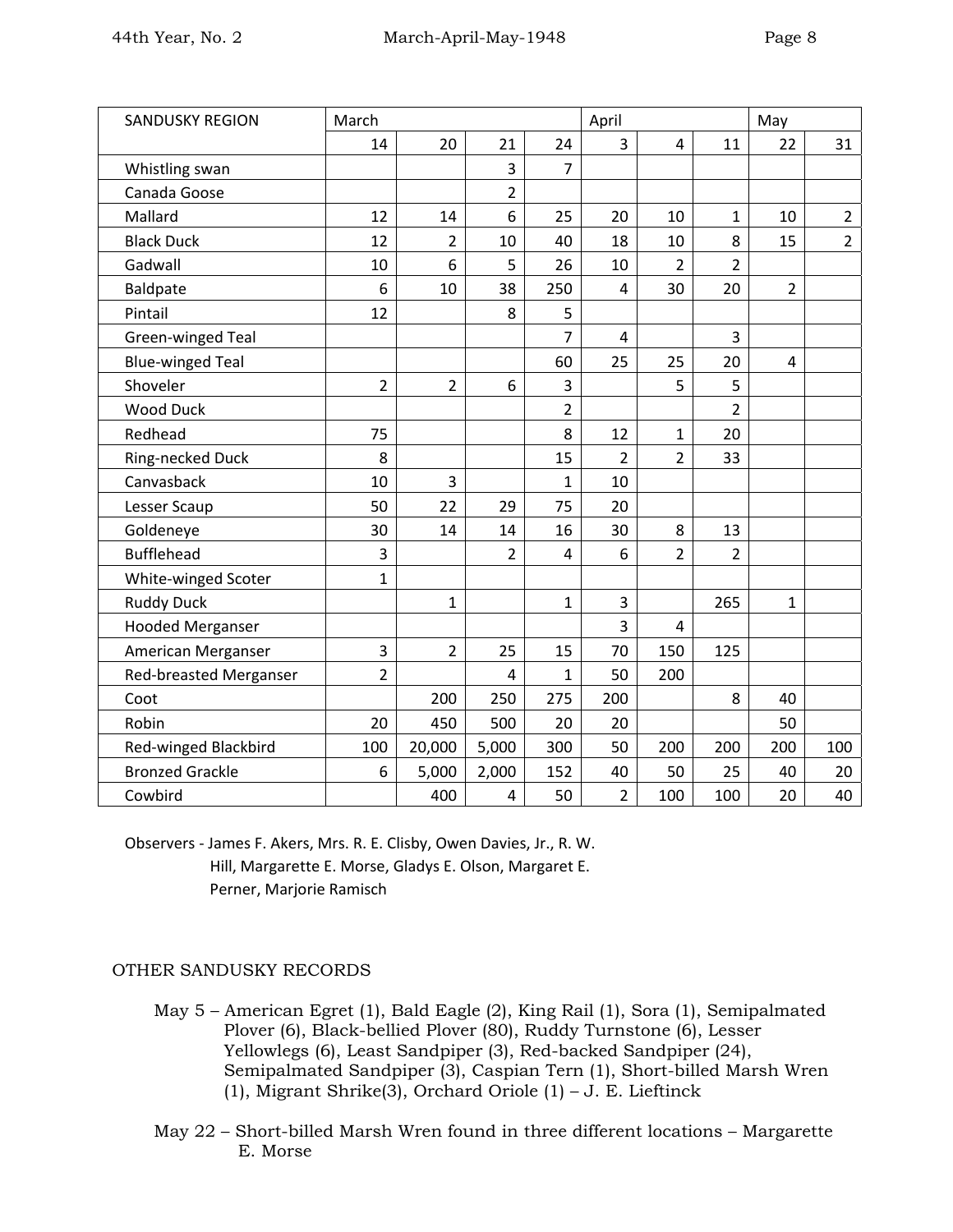# 44th Year, No. 2 March-April-May-1948 Page 9

| PYMATUNING              | March                                                     | April          |                | May            |  |  |  |  |
|-------------------------|-----------------------------------------------------------|----------------|----------------|----------------|--|--|--|--|
|                         | 21                                                        | 10             | 13             | 15             |  |  |  |  |
| Loon                    |                                                           | 12             | 13             |                |  |  |  |  |
| Canada Goose            | 62                                                        |                |                | 35             |  |  |  |  |
| Mallard                 |                                                           | 15             | 30             | 8              |  |  |  |  |
| <b>Black Duck</b>       | $\overline{2}$                                            | 10             | 10             | 10             |  |  |  |  |
| Gadwall                 |                                                           |                | $\overline{2}$ |                |  |  |  |  |
| Baldpate                | 51                                                        | 4              | 26             | $\overline{2}$ |  |  |  |  |
| Pintail                 | 20                                                        |                | 6              |                |  |  |  |  |
| Green-winged Teal       |                                                           |                | $\overline{2}$ |                |  |  |  |  |
| <b>Blue-winged Teal</b> |                                                           | 11             | 12             | 4              |  |  |  |  |
| Shoveler                |                                                           |                | 4              |                |  |  |  |  |
| <b>Wood Duck</b>        | $\overline{2}$                                            | 3              | 8              | 2              |  |  |  |  |
| Redhead                 | $\overline{2}$                                            |                |                |                |  |  |  |  |
| Ring-necked Duck        | 50                                                        | $\overline{2}$ | 15             |                |  |  |  |  |
| Lesser Scaup            | 20                                                        | 90             | 7              | 1              |  |  |  |  |
| Goldeneye               | $\mathbf{1}$                                              | 2              |                |                |  |  |  |  |
| <b>Ruddy Duck</b>       |                                                           |                |                | 5              |  |  |  |  |
| <b>Hooded Merganser</b> | $\overline{2}$                                            |                | $\overline{2}$ |                |  |  |  |  |
| American Merganser      |                                                           |                | 2              |                |  |  |  |  |
| Red-breasted Merg.      | 3                                                         | 6              | 5              |                |  |  |  |  |
| Coot                    |                                                           | 15             |                | $\mathbf{1}$   |  |  |  |  |
| Robin                   | 20                                                        | 50             | 25             | 50             |  |  |  |  |
| Red-winged Blackbird    | 4                                                         | 200            | 125            | 100            |  |  |  |  |
| <b>Bronzed Grackle</b>  |                                                           | 3              | 15             | 2              |  |  |  |  |
| Cowbird                 | $\mathbf{1}$                                              | 20             | 25             | 10             |  |  |  |  |
|                         | Observars James E. Alcre Margaretto E. Morso<br>Mərərət E |                |                |                |  |  |  |  |

Observers - James F. Akers, Margarette E. Morse, Margaret E. Perner

|        | <b>FEILIEI</b>          |              |                |                |                |                |     |                |                |                |
|--------|-------------------------|--------------|----------------|----------------|----------------|----------------|-----|----------------|----------------|----------------|
|        | <b>AKRON LAKES</b>      | March        |                |                |                |                |     | April          |                |                |
|        |                         | 7            | 20             | 21             | 24             | 25             | 27  | $\overline{4}$ | 17             | 18             |
|        | Loon                    |              |                | $\mathbf{1}$   |                |                | 4   | $\mathbf{1}$   | $\mathbf{1}$   |                |
|        | <b>Horned Grebe</b>     |              | $\overline{2}$ |                |                |                | 3   |                | 4              |                |
|        | Canada Goose            |              | $\overline{2}$ |                |                |                |     |                |                |                |
|        | Mallard                 |              | 31             | 6              | 5              |                |     |                | $\overline{2}$ |                |
|        | <b>Black Duck</b>       |              | 62             | 6              |                |                |     |                |                |                |
|        | Gadwall                 |              | 8              | $\overline{2}$ |                | 6              |     |                |                |                |
| $\ast$ | European Wigeon         | $\mathbf{1}$ | $\mathbf{1}$   |                |                | 4              |     | 6              |                |                |
|        | Baldpate                |              | 65             | 34             |                | $\overline{2}$ |     |                |                |                |
|        | Pintail                 |              |                | $\overline{7}$ |                |                |     |                |                |                |
|        | Green-winged Teal       |              | $\overline{2}$ | 7              |                |                |     |                |                |                |
|        | <b>Blue-winged Teal</b> |              |                |                |                |                |     |                | $\overline{2}$ |                |
|        | Shoveler                |              |                | 12             |                |                |     |                |                |                |
|        | Wood Duck               |              |                |                |                |                |     |                | $\overline{2}$ |                |
|        | Redhead                 |              | 14             |                |                |                |     | 30             |                |                |
|        | Ring-necked Duck        |              | 61             |                |                | 5              |     |                |                |                |
|        | Canvasback              |              | 12             |                | 1              |                |     |                |                |                |
|        | Lesser Scaup            |              | 202            | 330            |                | 6              |     | 15             | $\mathbf{1}$   | $\overline{2}$ |
|        | Goldeneye               |              | 14             | 7              |                | 4              |     |                |                |                |
|        | <b>Bufflehead</b>       |              | 1              | 6              |                |                |     | 24             |                | $\overline{2}$ |
|        | Oldsquaw                |              | $\overline{2}$ |                |                |                |     |                |                |                |
| $***$  | King Eider              |              | $\mathbf 1$    |                |                |                |     |                |                |                |
|        | <b>Ruddy Duck</b>       |              | 5              |                | 3              | $\overline{2}$ |     |                | 5              | $\overline{2}$ |
|        | <b>Hooded Merganser</b> |              | 4              |                | $\overline{2}$ |                |     |                |                |                |
|        | American Merganser      |              | 38             | 60             |                | 12             |     |                |                |                |
|        | Red-breasted Merg.      |              | 20             | 9              | 8              | 77             |     |                |                |                |
|        | Coot                    |              | 21             |                |                |                | 100 | 200            |                | $\overline{2}$ |

\* seen on Long Lake \*\* seen on Lake Dorothy Observers ‐ J. E. Lieftinck, Robert W. McNeese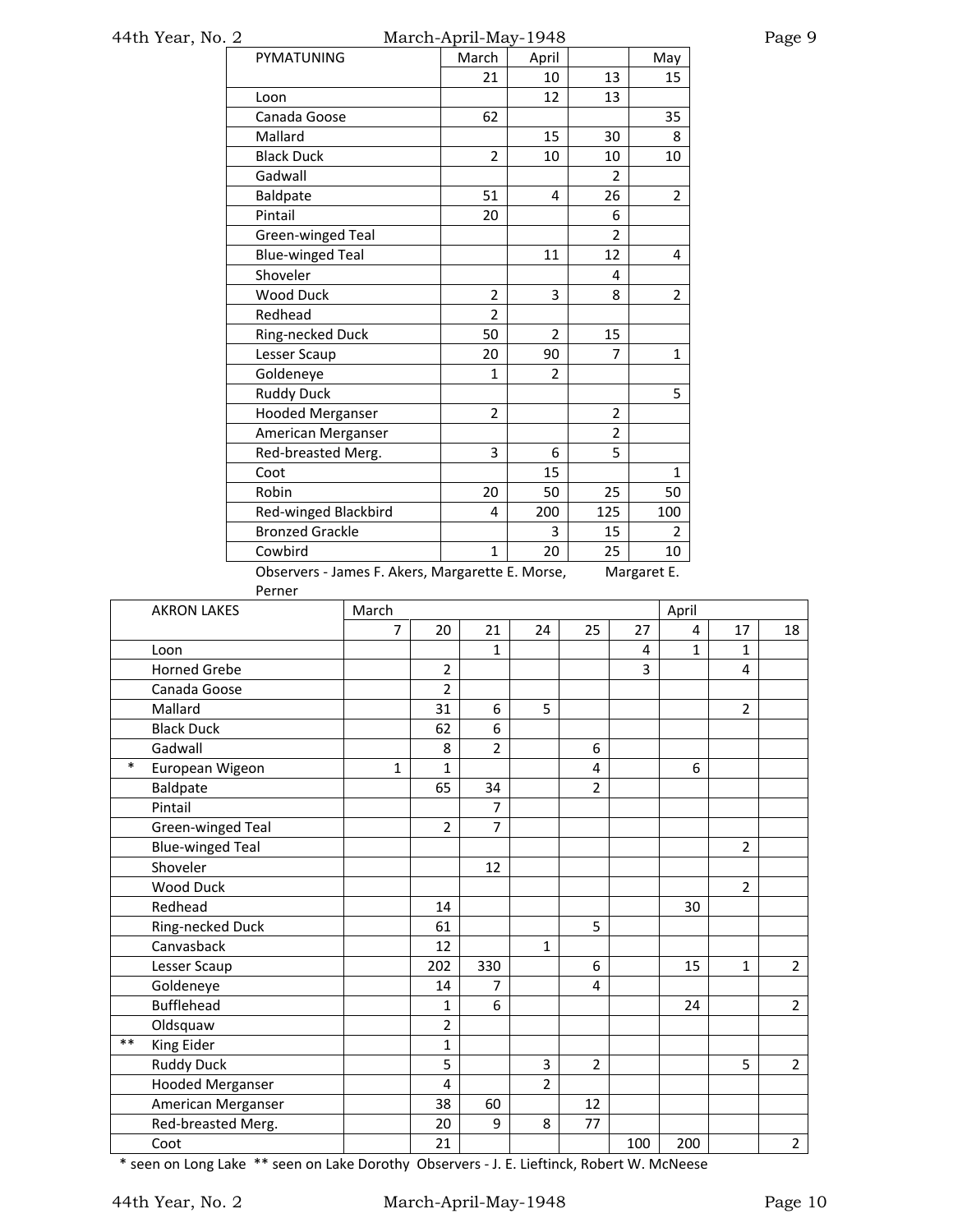### NESTING RECORDS

Great Blue Heron – Several nesting colonies are reported, as follows: About 2 miles north of Hudson near Route 91, about a dozen birds. By May 10 some of the young had already left the nest – Bessie Simpson. Near Novelty, colony of 6 nests containing young birds May  $31 - C$ . T. Downer. LaGrange, colony of about 25 birds April 20 – James F. Akers.

American Bittern – Elyria, May 13, nest located in large pasture dotted with many small bulrush patches in low spots. Nest with 4 eggs in one of these patches not more than 30 feet in diameter. No standing water – F. M. Phelps.

- Mallard Holden Arboretum, April 18, nest with 11 eggs Vera Carrothers.
- Black Duck Aurora Pond, May 31, nest on ground under briars, 9 eggs C. T. Downer.
- Wood Duck Aurora Pond, May 31, pair with at least 6 young R. W. Hill. Rocky River Valley near Lagoon Picnic Ground, May 18, female entering nest in knot hole about 50 feet from ground in large sycamore (a "Moses Cleaveland Tree") – Owen Davies, Jr.
- Red-tailed Hawk Sherwin estate, Waite Hill, May 9, nest in sycamore, one fledgling in nest – Ethyl R. Eastman.
- Killdeer Elyria, May 2, downy young three to four days old, indicating egg laying very early in April – Frank M. Phelps.
- Woodcock Lake Dorothy, Akron, May 1, nest on ground near swamp, 4 eggs; May 12, still 4 eggs; May 23, nest deserted, remains of egg shells (hatched) left in nest – Robert W. McNeese.
- Upland Plover Elyria, May 6, 4 eggs well concealed in a tuft of tall dead grass in large pasture – Frank M. Phelps.
- Mourning Dove Aurora, April 2, adults renovating last year's nest in spruce five feet up; April 7, adult incubating 2 eggs; April 21, 1 young, 1 unhatched egg; May 5, nest empty – Carl F. Hamann.
- Yellow-billed Cuckoo Fullertown, May 30, nest in shrub 5 feet from ground, adult incubating – Adela Gaede.

- Novelty, May 31, bird on nest in maple 7 feet up, nest about 200 feet from Blackbilled Cuckoo's nest in hawthorn – C. T. Downer.

- Black-billed Cuckoo Novelty, May 31, bird with caterpillar in mouth on nest in hawthorn 8 feet up, nest about 200 feet from Yellow-billed Cuckoo's nest in maple – C. T. Downer.
- Barred Owl Elyria, April 16, nest in dead stub 12 feet high, entrance hole 10 feet up, two heavily incubated eggs could be seen through a crack – Frank M. Phelps.
- Pileated Woodpecker Hinckley, May 28, adult at nest feeding young John E. Lieftinck.
- Red-bellied Woodpecker North Chagrin, May 1, pair noted going in and out of hole in large beech about 100 feet up – Owen Davies, Jr.
- Downy Woodpecker Aurora Pond, May 22, nest in hold in dead tree 5 feet up, both adults feeding young; May 29, same as on May 22 – Adela Gaede.
- Wood Pewee Aurora Pond, May 31, building nest in elm 35 feet up C. T. Downer.
- Prairie Horned Lark Boston Hills, May 5, nest, 4 eggs on fairway of golf course C. T. Downer.
	- Boston Hills, May16, 3 eggs on golf course C. T. Downer.
- Black-capped Chickadee Novelty, May 31, nest 2 feet up in dead thorn apple stump. C. T. Downer.
- White-breasted Nuthatch Rocky River, May 23, pair nesting in hole in sugar maple 25 feet up – Owen Davies, Jr.
- Robin Aurora, April 1, female on nest in spruce 30 feet up, apparently incubating; April 12, female behaves as though young in nest – C. F. Hamann.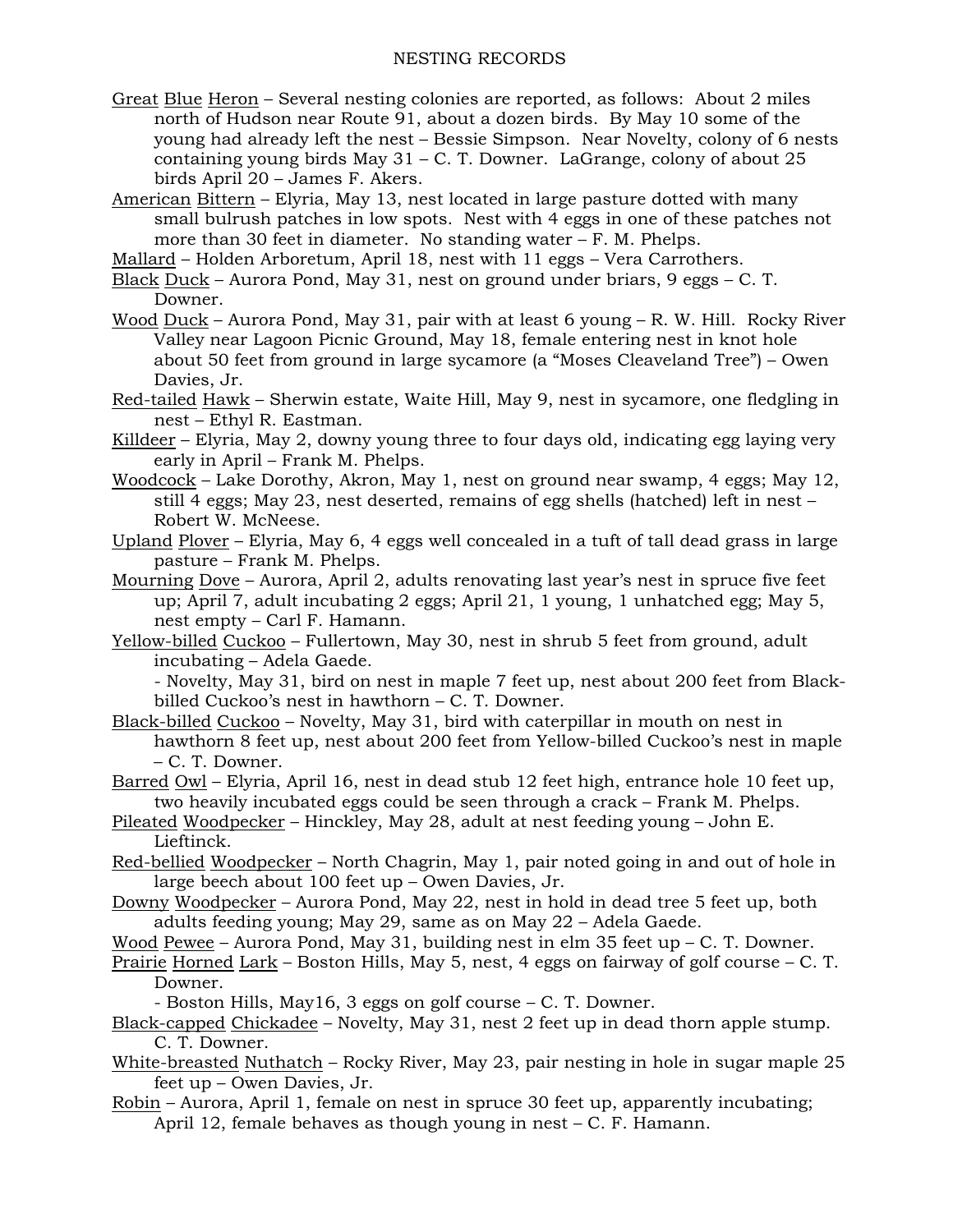Robin – Natural History Museum grounds, April 13, female building nest 15 feet up in main crotch of trunk of small red maple; April 14, nest nearly completed; April 15, nest deserted; April 17, bird on nest; April 20, 21, bird apparently incubating; May 18, 3 young left nest – Arthur B. Williams.

- Lakewood, April 20, nest building started on slanting window ledge of house, material kept falling off, but bird persisted, and on fourth day (April 24) nest completed; April 28, 29, 30, May 1, 1 egg laid each day – Fred J. Ackermann. - Fullerton, May 9, nest, 3 eggs in thorn tree about 2 feet from ground – Adela Gaede.

Wood Thrush – Cleveland Heights, May 8, nest, 3 eggs, with 1 of cowbird – Leta E. Adams.

- Rocky River, May 23, nest in small sapling 7 feet up, 2 eggs – Owen Davies [Jr.].

- Aurora Pond, May 31, nest, 4 eggs in maple 7 feet up  $-$  C. T. Downer.

- Aurora Pond, May 31, nest, 3 eggs in maple 8 feet up  $-$  C. T. Downer.

- Aurora Pond, May 31, bird on nest in maple 10 feet up – C. T. Downer.

- Veery Lander Road near Highland Road in pin oak swamp, May 31, nest, 3 eggs Maurice B. Walters.
- Blue-gray Gnatcatcher Brecksville, tow path by old Ohio Canal, May 2, nest building started high up in large elm on short dead stub of branch which protruded about 2 feet from large branch. "They gathered the thin, outer scale of the wild grape vine in shreds and returned time and again to the nest" – Mrs. L. Merle Hostetler. - Rocky River Metropolitan Park near Mastick Picnic Ground, May 9, nest nearing completion in apple tree – W. E. Scheele.

- Gates Mills, May 9, nest under construction 15 feet up in black walnut – C. T. Downer.

- Migrant Shrike On side of road off Chestnut Ridge, Ridgeville Township, April 25, nest, 5 eggs in osage orange hedge – F. M. Phelps.
- Yellow-throated Vireo Aurora Pond, May 15, nest in large white oak 50 feet up; May 22, adults feeding young in nest – Adela Gaede.
- Warbling Vireo Gates Mills, April 25, nest under construction 35 feet up in sycamore; May 2, both birds at nest, but apparently not incubating yet; nest later abandoned. May 24, bird on nest 10 feet up in elm 25 feet from abandoned nest – C. T. Downer.
- Prothonotary Warbler Aurora Pond May 29, nest in hole in dead tree standing in water about 50 feet from shore, hole about 5 feet from water, male brought food to female who seemed to feed young – Adela Gaede.

- Aurora Pond, May 31, hole 8 feet up in dead black cherry stump standing in water, female going in and out every 20 minutes, male singing – C. T. Downer.

- Blue-winged Warbler Elyria, May 20, nest, 1 egg in base of clump of blackberry vines 2 or 3 inches off ground; May 24, 3 warbler eggs, 1 cowbird egg – Frank M. Phelps.
- Yellow Warbler Rocky River, May 20, nest in small thorn tree near river edge about 6 feet from ground, 2 eggs; May 23, 4 eggs, incubating; May 5, 4 newly hatched young – Owen Davies, Jr.

- Aurora Pond, May 31, nest in hawthorn 5 feet up, 4 eggs – C. T. Downer.

- Aurora Pond, May 31, nest just completed in wild apple tree 4 feet up – C. T. Downer.

- Yellow-breasted Chat Novelty, May 16, nest, 1 egg 4 feet up in maple seedling clump; May  $23$ , 5 eggs – C. T. Downer.
- Redstart Aurora Pond, May 22, nest in small tree about  $3\frac{1}{2}$  feet from ground, 3 eggs; May 29, bird incubating – Adela Gaede.
	- Aurora Pond, May 31, nest 5 feet up in maple, 4 eggs C. T. Downer.
	- Aurora Pond, May 31, nest 6 feet up in maple, 4 eggs C. T. Downer.
	- Aurora Pond, May 31, nest 8 feet up in maple, 2 eggs C. T. Downer.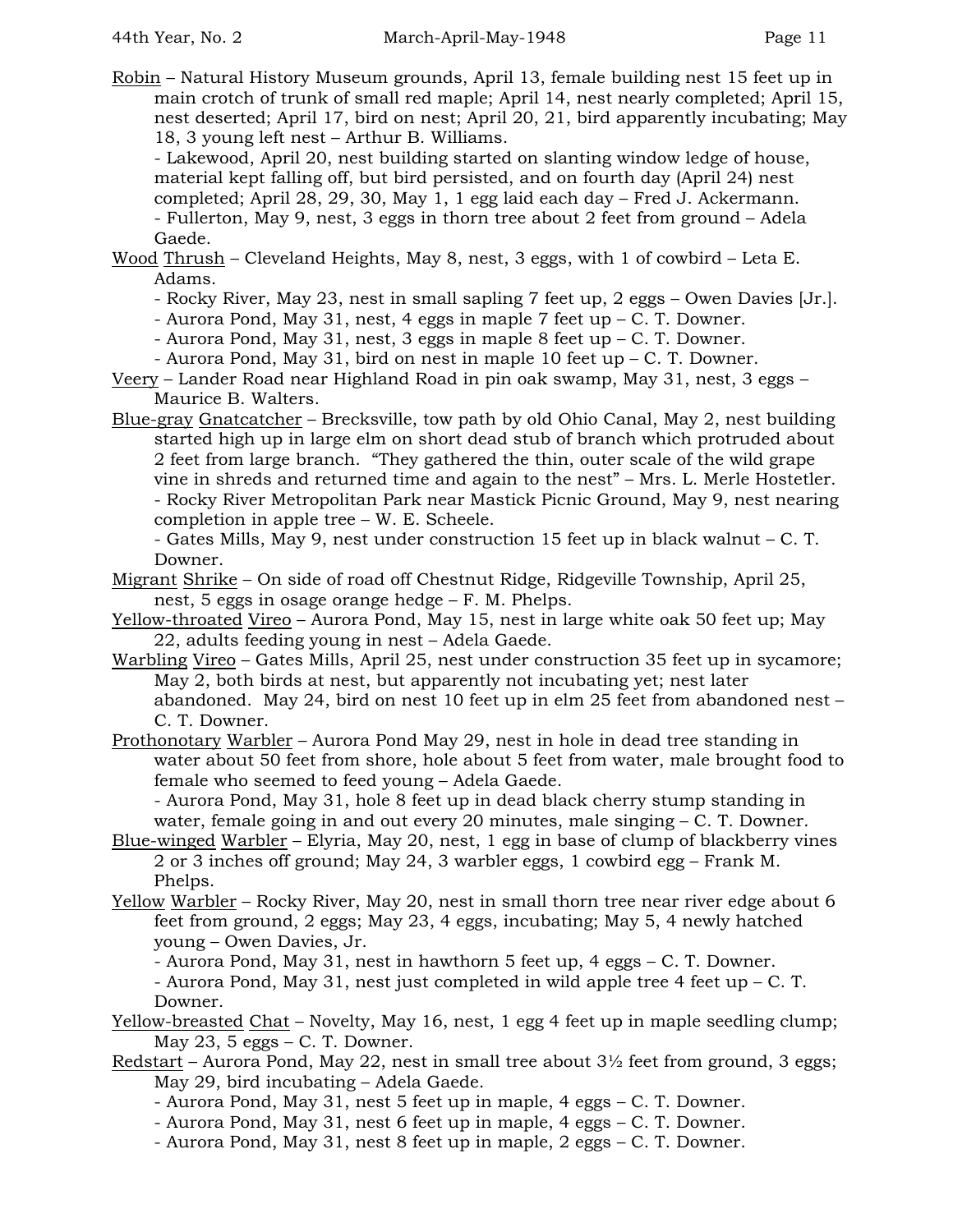- Bobolink Elyria, May 20, female gathering dry grass near fence bordering field and flying with it into grass in meadow, male present; May 29, female flushed, revealing nest, 6 eggs – Frank M. Phelps. (See Field Notes)
- Baltimore Oriole Gates Mills, April 25, female observed inside nest weaving materials, nest 20 feet up in elm; May 2, nest completed – C. T. Downer.
- Cardinal Cleveland Heights, April 17, nest building in honeysuckle vine on house; April 22, 2 eggs; April 23, 3 eggs; nest was interfered with by Blue Jay; May 3, 2 eggs – Mrs. W. B. Rogers.
- Towhee Elyria, May 8, nest concealed in clump of dead grass at base of blackberry vines, 2 young birds an single unhatched egg of towhee and cowbird – Frank M. Phelps.

Chipping Sparrow – Novelty, May 18, nest in pine 2 feet up, 4 young – C. T. Downer. Field Sparrow – Novelty, May 31, nest on ground, 5 eggs – C. T. Downer.

## FIELD NOTES

- Warbler Migration Most observers agree that the height of the warbler migration occurred this spring during the week [of] May 9-16, and that probably May 10 and 11 marked the crest of a real "wave" of migrating birds – Ed.
- <u>Evening at Aurora Pond May 22</u> "While watching a pair of wood ducks which evidently had a nesting site near at hand, a pileated woodpecker flew in and fed young not far from the wood duck's perch, and a tree swallow slipped in to a tree hole near by. A pair of prothonotary warblers flew back and forth in plain sight, while a third sang off to one side. At one time the male prothonotary perched on the same bush with a pair of bluebirds. All this was coincidental with much action in 3 nests of the great blue herons" – Majorie Ramisch.
- Double-crested Cormorant at Meander Lake "A male Double-crested Cormorant (Phalacrocorax auritus auritus) was accidently captured and killed in a 14-foot Fike net set on Meander Lake near Youngstown on April 30, 1948. This is an unusual species for the locality. It was brought to the laboratories of Kent State University by Mr. Daniel C. Armbruster of the Ohio Division of Conservation and Natural Resources. In the stomach of the bird were found an almost complete specimen of the White Crappie (standard length of 6 in.; total length of 7 in.) and 65 nematode parasitic worms. In order to reach the place in the Fike net where the drowned cormorant was found, it had to travel under water for a distance of 35 to 40 feet at least 6 feet below the surface, and pass through two throats 9 inches square and 6 inches square respectively, according to Lee S. Roach, Assistant Chief of the Fish Management Section" – Ralph W. Dexter, Kent State University.
- Song of the Hermit Thrush "Because of the much publicized beauty of the Hermit's song, I have long been anxious to hear it. Meanwhile I have become familiar with the song from a bird record. Saturday morning, April 17, at about 6:30, I was on East Park Boulevard at the edge of the woods bordered by North Park, South Park, East Park, and Lee Road. I was suddenly amazed to hear the beautiful song of the Hermit. It sang for perhaps half a minute. I then walked into the woods to find the bird, and when I came upon it I was able to identify it positively as a Hermit Thrush. I watched it for quite a while but the bird would not sing again." – Cy J. Zenisek.